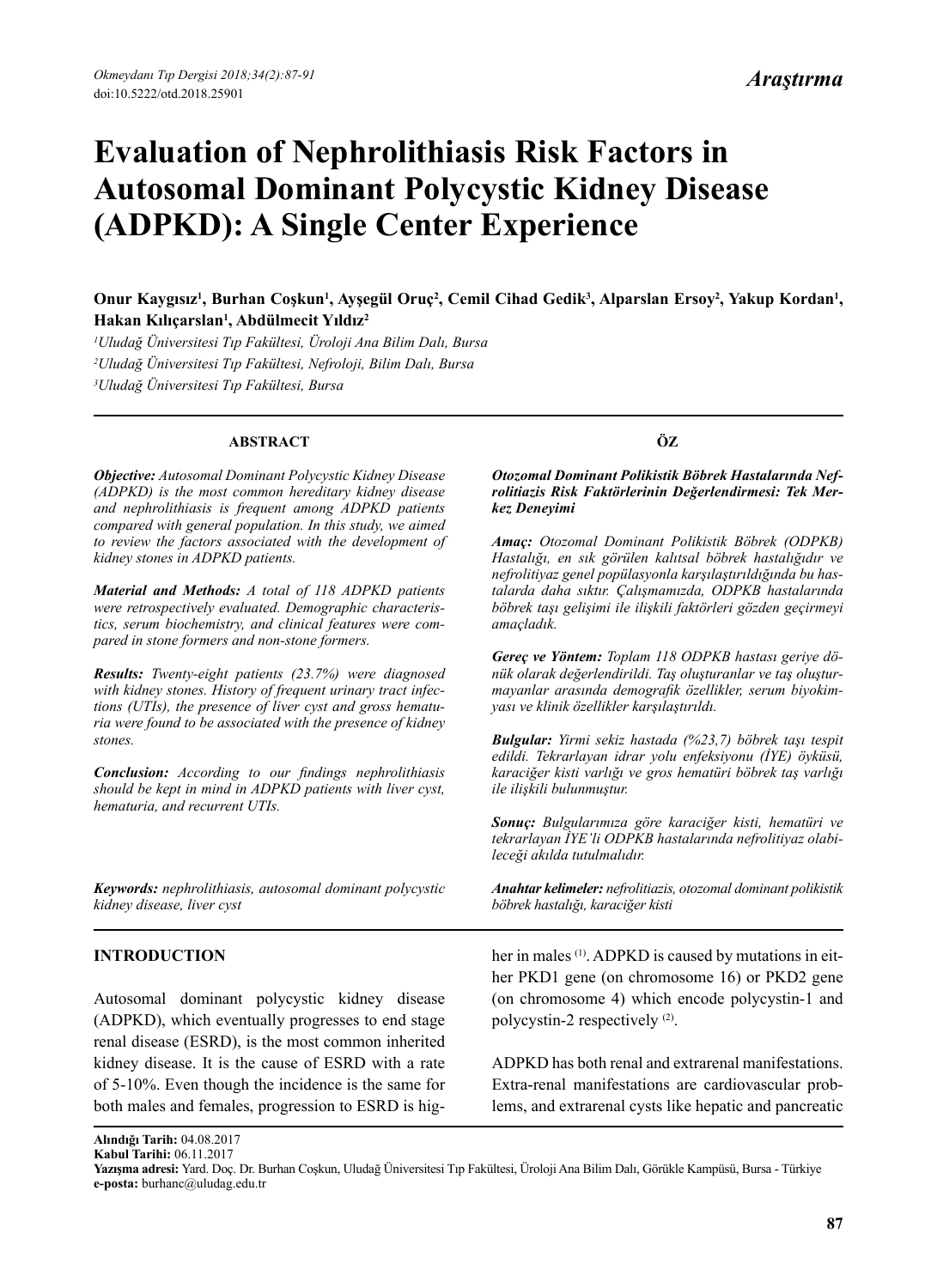tihypertensive drug usage was noted. Biochemistry and blood lipid profile were acquired from all of the subjects after eight hours of fasting. Spot urine microalbumin/creatinine ratio was obtained from the

cysts. Renal manifestations include multiple bilateral renal cysts, loss of renal function, kidney stones, vulnerability to infections and loss of renal function. The deficiency in urine concentrating ability of kidney usually appears as the first manifestation and this is followed by formation of cysts (2).

Kidney stones are common in ADPKD patients compared with the normal population  $(3,4)$ . Anatomical factors such as increased renal volume and several metabolic impairments including low urine Ph and volume, hypocitraturia, hyperoxaluria, hyperuricosuria, hypomagnesemia, and possible distal acidification defects contribute to the development of renal stones (3,5-7). Furthermore, other risk factors including body mass index (BMI), hypertension (HT), education level, hepatic cysts and age, were mentioned as risk factors for stone formation in previous studies (8). History of UTIs is another risk factor for stone formation. Expanding cysts compress the collecting system producing urinary stasis may predispose to stone formation and infection. Early diagnosis and the management of the renal stones are important to prevent progression to the ESRD and acute decline in renal functions.

In this study, we aimed to review the prevalence of kidney stones and associated risk factors for the development of kidney stones in ADPKD patients at our center.

# **MATERIAL and METHODS**

Patients who were referred and diagnosed with ADPKD in our tertiary reference center between 2010 and 2016 were included in the study. Following institutional board review and obtaining informed consent from all of the participants, they were questioned for age, sex, smoking, education level, HT, hematuria, history of kidney stones, urinary infections, previous urinary operations and extrarenal history of any cysts according to the Turkish Nephrology Society Cystic Kidney Disease Working Group online database. After gathering measurements of patients' heights and weights, BMI was calculated. Diagnosis of ADPKD was made based on family history and ultrasonographic diagnostic criteria described by Y. Pei et al. (9).

Resting seated blood pressure was measured two times and the average of measurements was used. An-

patients without menstrual bleeding or active UTIs. Those with microalbumin/creatinine ratios smaller than 20 mg/gr were categorized as normoalbuminuria, those with ratios between 20 mg/gr and 300 mg/ gr were categorized as microalbuminuria. Glomerular filtration rates (eGFR) of the patients were estimated using CKD-EPI (Chronic Kidney Disease Epidemiology Collaboration) formula. Patients on dialysis treatment and whose eGFR was less than 30 ml/min were excluded from the study. Kidney stones were diagnosed with at least one of imaging modalities including renal ultrasound (USG) or non-contrast computerized tomography (CT). The data were compared in the group of patients with kidney stone and those without kidney

Statistical analysis was performed with the SPSS version 22 (SPSS Inc. Chicago, IL) software. The Shapiro-Wilk test was used to assess the normality of continuous variables. Continuous variables that were not normally distributed were compared with Mann-Whitney U test and presented as median (minimum-maximum). Normally distributed variables were compared student t test and presented as mean and standard deviation Nominal data are presented as frequencies and percentages; between-group differences were tested by chi-square test. P value ≤0.05 was considered statistically significant.

# **RESULTS**

stone.

Twenty eight of 118 ADPKD patients (23.7%) were diagnosed with kidney stone. A total of 10 (%35.7) patients were symptomatic for kidney stones. Lower back pain was present in all of the symptomatic patients. All of the symptomatic patients and 11 asymptomatic patients underwent a CT scan. Shock wave lithotripsy was performed in 5, percutaneous nephrolithotomy in 3 and retrograde intrarenal surgery in 2 patients. Eighteen patients were followed up conservatively. Patients were divided into two groups according stone formation. Demographic properties of patients and smoking habit were comparable between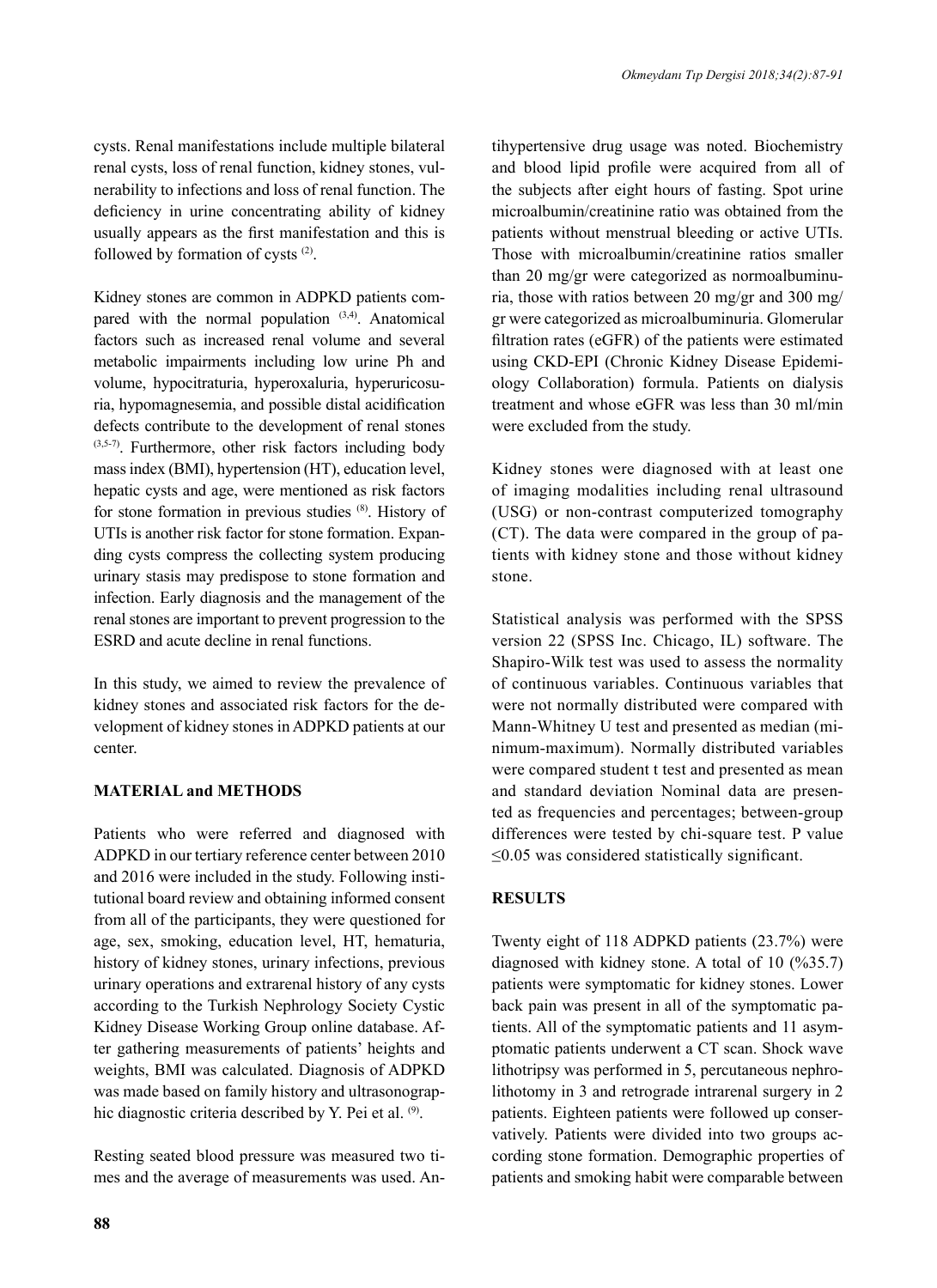*O. Kaygısız et al., Evaluation of Nephrolithiasis Risk Factors in Autosomal Dominant Polycystic Kidney Disease (ADPKD): A Single Center Experience*

groups; in addition GFR and blood pressure levels were not different (Table 1).

**Table 1. Demographic features of ADPKD with kidney stone (ADPKD + KS) and without kidney stone (ADPKD).**

|                                        | $ADPKD + KS$<br>$n = 28$ | <b>ADPKD</b><br>n=90 | p     |
|----------------------------------------|--------------------------|----------------------|-------|
| Gender, $n$ $\left(\frac{9}{6}\right)$ |                          |                      | 0.724 |
| Male                                   | 12 (42.9%)               | 42 (46.7%)           |       |
| Female                                 | $16(57.1\%)$             | 48 (53.3%)           |       |
| Age (year                              | $29(17-70)$              | $29(18-57)$          | 0.317 |
| Mean BMI $(kg/m2)$                     | $25.6 \pm 5.5$           | $26.0 \pm 4.2$       | 0.677 |
| Education level, $n$ $(\%)$            |                          |                      |       |
| Illiterate                             | $0(0.0\%)$               | $4(4.4\%)$           | 0.623 |
| Primary school                         | $10(35.7\%)$             | 33 (36.7%)           |       |
| High school                            | $9(32.1\%)$              | $31(34.4\%)$         |       |
| University                             | $9(32.1\%)$              | 22 (24.4%)           |       |
| Smoking, $n$ $(\%)$                    |                          |                      |       |
| Never-Smoker                           | $15(53.6\%)$             | 52 (57.8%)           | 0.748 |
| Smoker                                 | $8(28.6\%)$              | $27(30.0\%)$         |       |
| Ex-Smoker                              | $5(17.9\%)$              | $11(12.2\%)$         |       |
| Hypertension, $n$ $(\%)$               | 18 (64.3%)               | 54 (61.4%)           | 0.781 |
| Antihypertensive                       | $16(57.1\%)$             | 49 (55.7%)           | 0.892 |
| Drug, $n$ $(\%)$                       |                          |                      |       |
| $SBP$ (mmHg)                           | 130 (90-180)             | 130 (85-175)         | 0.933 |
| $DBP$ (mmHg)                           | 80 (60-100)              | 80 (60-100)          | 0.627 |
| eGFR                                   | 84.75 (14.7-123.4)       | 99.4 (19.3-136.5)    | 0.169 |
| (mL/min/1.73 m <sup>2</sup> )          |                          |                      |       |

*ADPKD: Autosomal Dominant Polycystic Kidney Disease; KS: Kidney stone; BMI: Body Mass Index; SBP: Systolic blood pressure; DBP: Diastolic blood pressure*

**Table 2. Biochemistry and Urine characteristics of ADPKD with kidney stone (ADPKD + KS) and without kidney stone (ADPKD).**

|                                | $ADPKD + KS$<br>$(n=28)$ | <b>ADPKD</b><br>$(n=90)$ | р     |
|--------------------------------|--------------------------|--------------------------|-------|
| Blood Urea Nitrogen<br>(mg/dL) | $16.5(9-63)$             | $15(9-40)$               | 0.501 |
| Creatinine (mg/dL)             | $0.93(0.6-3.51)$         | $0.83(0.5-2.52)$         | 0.141 |
| Uric acid $(mg/dL)$            | $5.28 \pm 1.60$          | $5.32 \pm 1.53$          | 0.921 |
| <b>Total Cholesterol</b>       | $189.2 \pm 43.8$         | 196.7±39.6               | 0.429 |
| (mg/dL)                        |                          |                          |       |
| High-Density                   | $42.2 + 9.4$             | $44.3 \pm 10.3$          | 0.272 |
| Lipoprotein $(mg/dL)$          |                          |                          |       |
| Low-Density                    | $115.7\pm32.5$           | $120.7\pm34.5$           | 0.595 |
| Lipoprotein (mg/dL)            |                          |                          |       |
| Triglyceride (mg/dL)           | 141 (58-650)             | 121 (43-735)             | 0.718 |
| Albumin $(g/dL)$               | $4.2(0-4.7)$             | $4.3(3.6-5.3)$           | 0.655 |
| Hemoglobin $(g/dL)$            | $13.2(10.5-16.4)$        | $13.2(9.8-17.7)$         | 0.827 |
| Hematocrit $(\% )$             | 38.25 (31-50.4)          | 38.6 (30-53.4)           | 0.681 |
| Creatinine Clearance           | 96.2 (32.1-169.4)        | 104.19 (31-192.5)        | 0.668 |
| (mL/min/1.73 m <sup>2</sup> )  |                          |                          |       |
| Proteinuria (mg/dL)            | $0(0-1407)$              | $14.5(0-1100)$           | 0.273 |
| Albuminuria (mg/dL)            | 51 (5-487)               | $19(5-536)$              | 0.049 |
| C-reactive protein             | $0.36(0.3-1.28)$         | $0.35(0.26-7.9)$         | 0.804 |
| (mg/L)                         |                          |                          |       |
| Calcium $(mmol/L)$             | $9.4 \pm 0.48$           | $9.5 \pm 0.44$           | 0.618 |
| Phosphate(mmol/L)              | $3.5(1-6)$               | $3.3(2.3-4.8)$           | 0.220 |
| Urine specific gravity         | 1013.5 (1003-1024)       | 1015 (1004-1034)         | 0.154 |
| Urine pH                       | $5.5(5-7.5)$             | $5.5(5-7.5)$             | 0.887 |

*ADPKD: Autosomal dominant polycystic kidney disease; KS: Kidney stone, ADPKD: Autosomal dominant polycystic kidney disease; KS: Kidney stone*

Comparison of the serum and urine samples of both groups was summarized in Table 2. There were no statistically significant difference between stone formers and non-stone formers.

Some clinical and radiological features of the groups were listed in Table 3. The rate of the macroscopic hematuria was 25% in patients with kidney stone and 9% in patients without kidney stone (p=0.027). UTIs rate was significantly higher in patients with nephrolithiasis compared with patients without nephrolithiasis (40.7% vs. 20.9%, respectively, p=0.047). Presence of liver cysts were more prevalent in stone formers than nonstone formers (53.6% vs 33.3% p=0.050, respectively).

**Table 3. Radiologic and clinical features of ADPKD with kidney stone (ADPKD + KS) and without kidney stone (ADPKD).**

|                                             | $ADPKD + KS$<br>$n = 28$ | ADPKD<br>n=90 | D       |
|---------------------------------------------|--------------------------|---------------|---------|
| Macroscopic hematuria, n (%)                | $7(25.0\%)$              | $8(9.0\%)$    | $0.02*$ |
| UTIs, $n$ $(\%)$                            | $11(40.7\%)$             | 18 (20.9%)    | $0.04*$ |
| Liver Cysts, $n$ $\left(\frac{9}{6}\right)$ | $15(53.6\%)$             | $30(33.3\%)$  | $0.05*$ |

*\*p≤0.05*

*ADPKD: Autosomal dominant polycystic kidney disease; KS: Kidney stones; UTIs:Urinary tract infections*

# **DISCUSSION**

Kidney stones are 5 to 10 times more frequent in patients with ADPKD than general population (10). In previous studies, the prevalence of kidney stones was found to range between  $13.3\%$  (11) to 58% (12) of the patients with ADPKD. In the present study 23.7% of our patients had nephrolithiasis in accordance with the rate of other studies.

Kidney stones can cause symptoms including lower back pain, hematuria and UTIs. The ADPKD patients may have similar symptoms as well as they might be asymptomatic. Presence of lower back pain does not always necessarily suggest nephrolithiasis in ADPKD patients. Enlargement of the cysts, their rupture or infection could be the reason of lower back pain (13). Approximately 1 out of 4 patients was reported to be symptomatic  $(3,14)$ . In the present study the rate of symptomatic patients was 35.7% and the lower back pain was the predominant symptom.

Gross hematuria is a common symptom of patients with ADPKD. This can be an indicator of cyst rup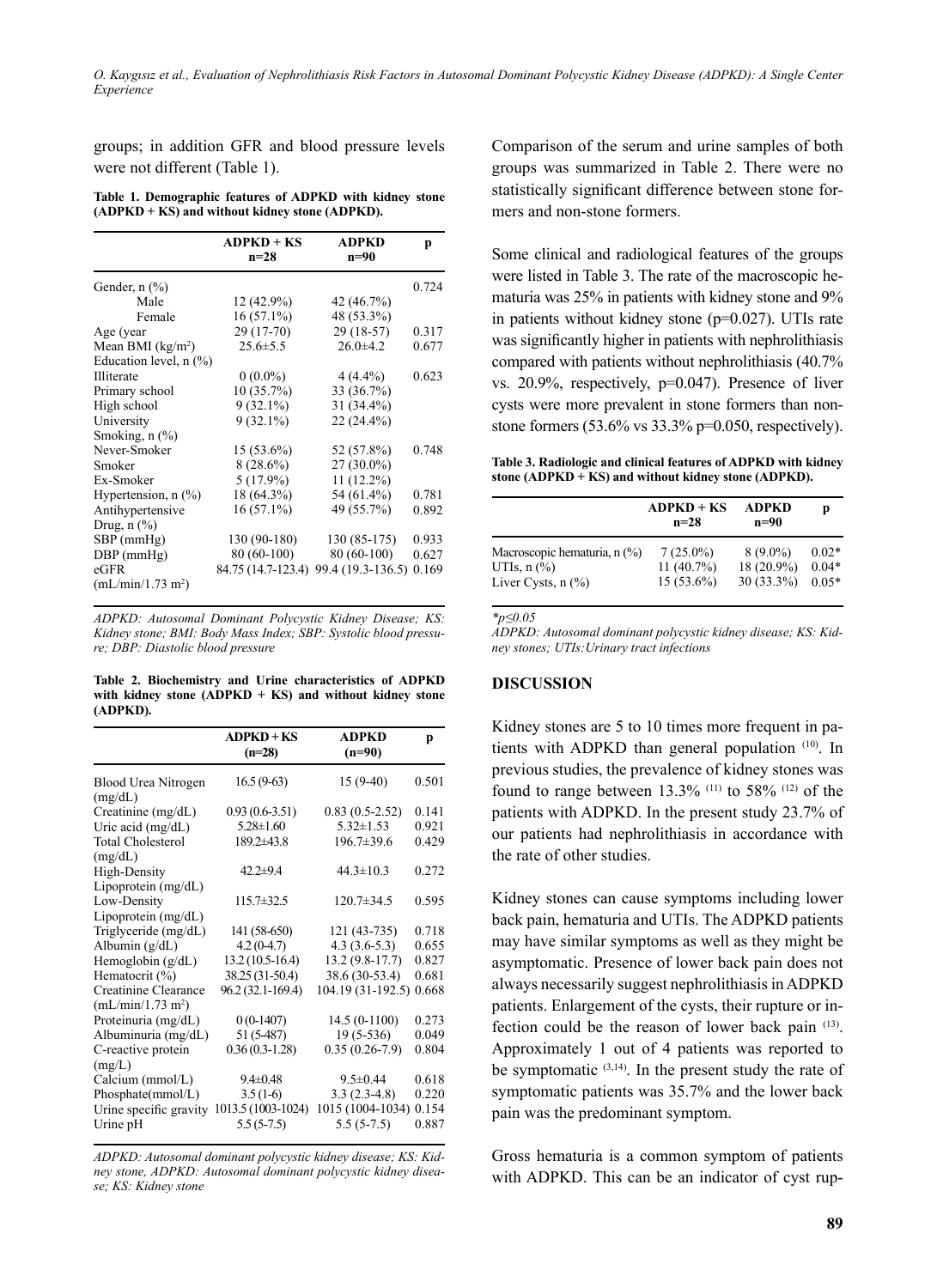ture, and nephrolithiasis rarely may be sign of renal cell carcinoma furthermore gross hematuria is a risk factor for renal progression (15,16). In our series there was a significant predominance of gross hematuria in patients with nephrolithiasis. The rate of macroscopic hematuria with and without nephrolithiasis was 25% and  $9\%$  respectively ( $p=0.027$ ).

Recurrent UTIs can be a manifestation of kidney stones (17). In our study, UTIs rate was significantly higher in patients with nephrolithiasis compared with patients without nephrolithiasis. This relation was also mentioned in older studies in the literature (4,18). Enlarged cysts concurrently may predispose to cyst formation and susceptibility to infections. Increased kidney volume in ADPKD patients are well-known risk factor for renal progression (19).

The diagnosis of nephrolithiasis can be challenging. CT has higher accurate rates of detecting kidney stones when compared to other diagnostic modalities <sup>(4)</sup>. Nishiura et at al. (8) demonstrated kidney stones in 32 patient with CT. However, USG was unable to detect the kidney stones in 20 patients. The kidney stones may be missed with the USG due to large volumes of the kidney and they may be misdiagnosed because of calcification of the cyst. Every symptomatic patient in our study underwent a CT scan due to these limitations of USG.

There are several metabolic and anatomic risk factors for development of renal stones. In general population age and BMI has been found to be an important factor for development of kidney stones <sup>(20)</sup>. In a recent study, Bajrami et al. (12) reported a significant effect of age, HT and BMI on nephrolithiasis in group of patients with ADPKD. However, this relation was not shown by Nishiura et al. (8) except from mean ages of the patients. Similarly, we did not find any significant relation with any of these factors.

In the present study, the presence of hepatic cysts was found to be related with nephrolithiasis. Although Nishiura et al. (8) reported a higher rate of kidney stones in patients with hepatic cyst; this relation was not reported as statistically significant. To best of our knowledge this is the first study reporting this association. We speculate that increased prevalence of hepatic cyst in women is an abnormality which is related with multiple pregnancies and prolonged use

of estrogens that slow urine flow, may explain increased risk of nephrolithiasis in female ADPKD patients with hepatic cyst (2). The renal volume, number of cysts and larger predominant cyst size were found to be risk factor in other studies (6-8). Distortion effects of the larger cyst may result in urinary stasis leading stone formation.

Besides anatomical factors, metabolic factors like hypocitraturia, hyperoxaluria hyperuricosuria are stated as risk factors. It is also reported that higher levels of urine magnesium and phosphate were associated with nephrolithiasis  $(3,7)$ . As a limitation, in the present study serum or urine markers were not studied so we could not state any relation with metabolic factors.

# **CONCLUSION**

Nephrolithiasis is a common manifestation of the ADPKD. Hepatic cysts are an indicator of this accordance. Patients with hematuria and recurrent urinary tract infections should be evaluated properly for a prompt and accurate management.

# **REFERENCES**

- 1. Reule S, Sexton DJ, Solid CA, Chen SC, Collins AJ, Foley RN. ESRD from autosomal dominant polycystic kidney disease in the United States, 2001-2010. *Am J Kidney Dis* 2014;64(4):592-9. https://doi.org/10.1053/j.ajkd.2014.05.020
- 2. Chebib FT, Torres VE. Autosomal dominant polycystic kidney disease: Core curriculum 2016. *Am J Kidney Dis* 2016;67(5):792-810. https://doi.org/10.1053/j.ajkd.2015.07.037
- 3. Torres VE, Erickson SB, Smith LH, Wilson DM, Hattery RR, Segura JW. The association of nephrolithiasis and autosomal dominant polycystic kidney disease. *Am J Kidney Dis* 1988;11(4):318-25. https://doi.org/10.1016/S0272-6386(88)80137-9
- 4. Levine E, Grantham JJ. Calcified renal stones and cyst calcifications in autosomal dominant polycystic kidney disease: clinical and CT study in 84 patients. *AJR Am J Roentgenol* 1992;159(1):77-81. https://doi.org/10.2214/ajr.159.1.1609726
- 5. Ferraz RR, Fonseca JM, Germino GG, Onuchic LF, Heilberg IP. Determination of urinary lithogenic parameters in murine models orthologous to autosomal dominant polycystic kidney disease. *Urolithiasis* 2014;42(4):301-7. https://doi.org/10.1007/s00240-014-0664-1
- 6. Amar AD, Das S, Egan RM. Management of urinary
- calculous disease in patients with renal cysts: review of 12 years of experience in 18 patients. *J Urol*  1981;125(2):153-6. https://doi.org/10.1016/S0022-5347(17)54943-5